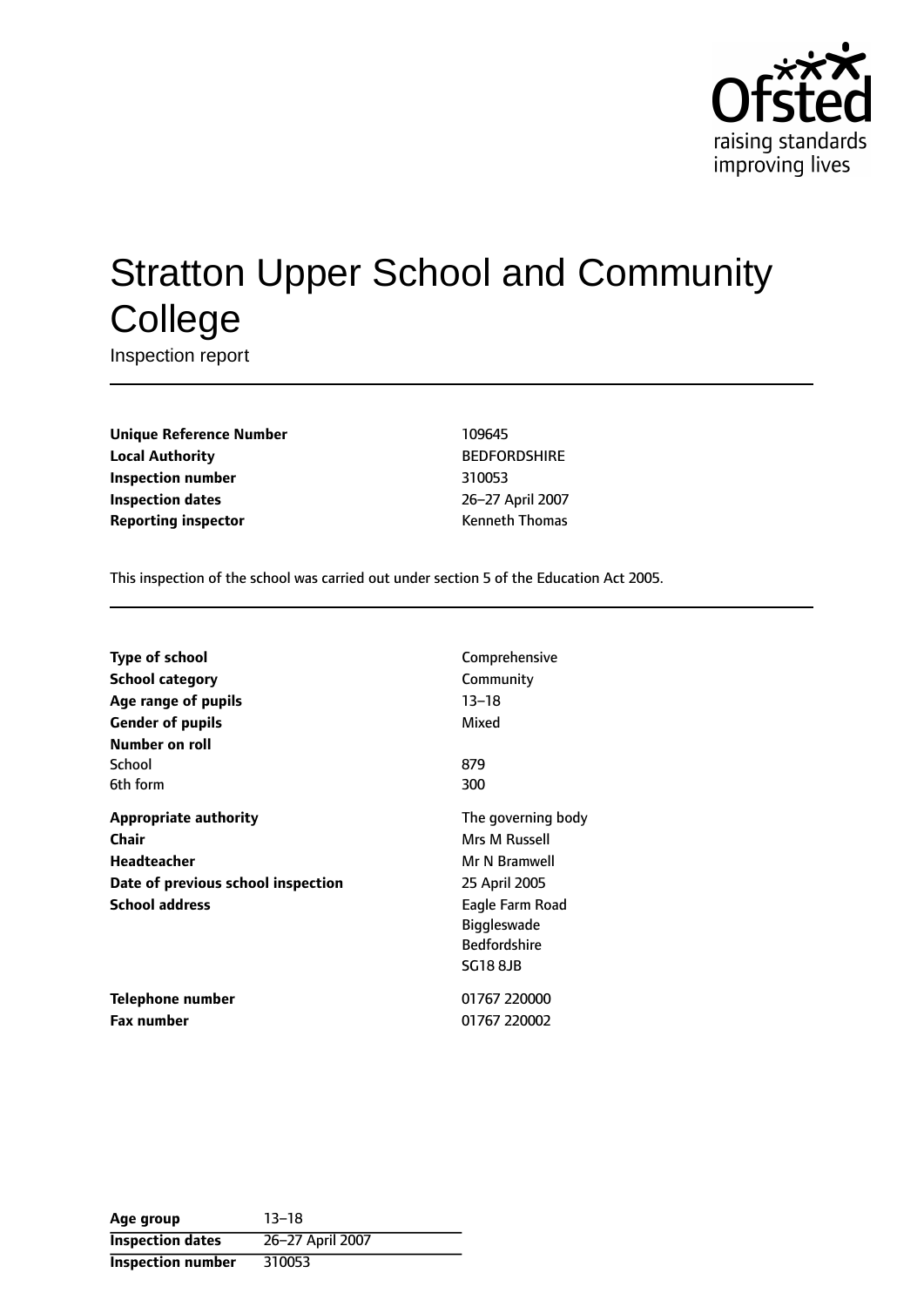© Crown copyright 2007

.

#### Website: www.ofsted.gov.uk

This document may be reproduced in whole or in part for non-commercial educational purposes, provided that the information quoted is reproduced without adaptation and the source and date of publication are stated.

Further copies of this report are obtainable from the school. Under the Education Act 2005, the school must provide a copy of this report free of charge to certain categories of people. A charge not exceeding the full cost of reproduction may be made for any other copies supplied.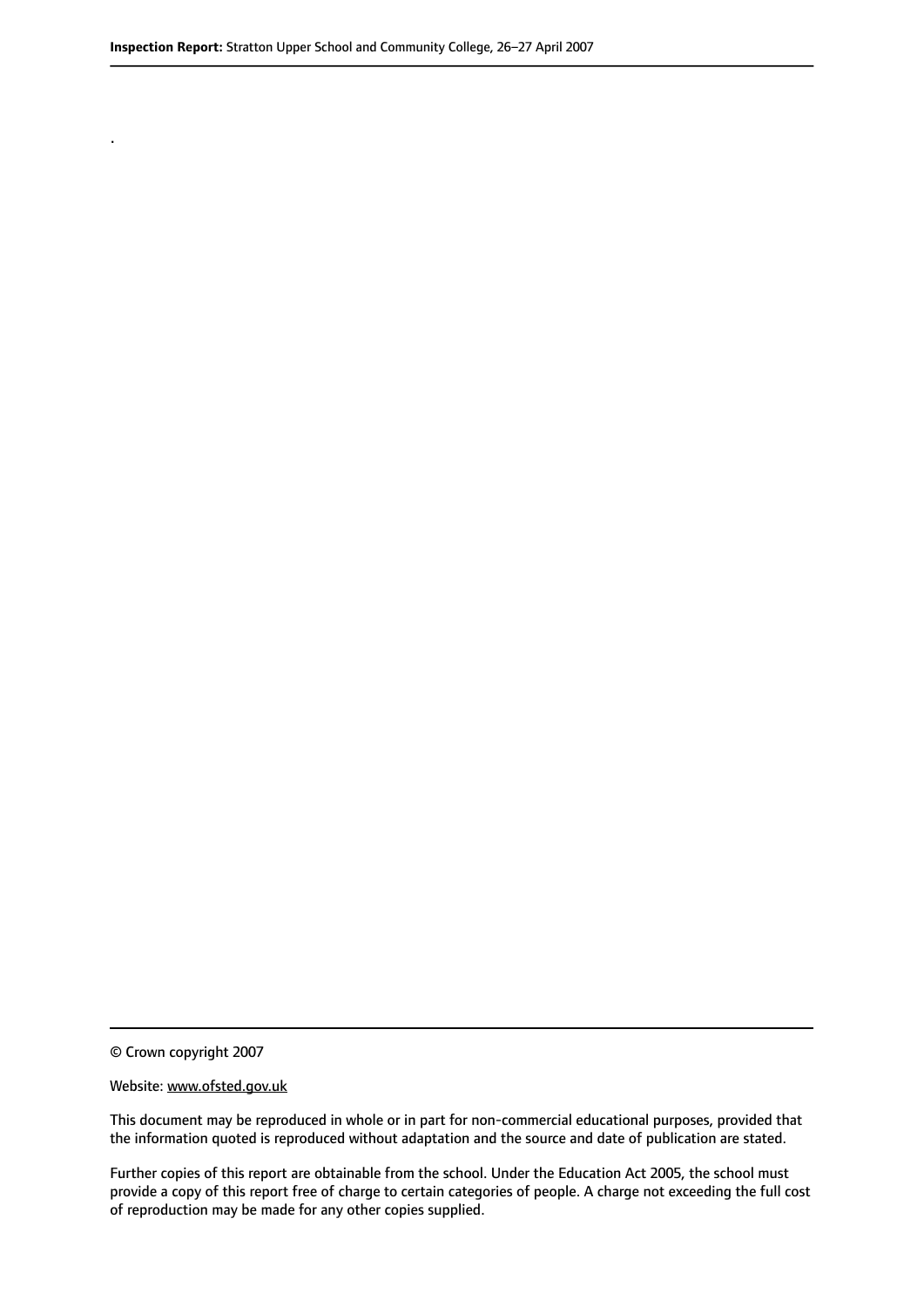# **Introduction**

The inspection was carried out by five Additional Inspectors.

### **Description of the school**

Stratton Upper School and Community College is an average size comprehensive school. Although a lower percentage of students claims free school meals than nationally, some students come from areas of economic hardship in the locality. The percentage of students with learning difficulties and disabilities is above the national average. Very few students come from minority ethnic backgrounds or have English as an additional language. The school is a specialist training school for teachers and in September 2007 will become a school with specialist mathematics and computing status. In common with other schools in the area, it has encountered difficulties in the recruitment of teachers in some subjects.

### **Key for inspection grades**

| Grade 1 | Outstanding  |
|---------|--------------|
| Grade 2 | Good         |
| Grade 3 | Satisfactory |
| Grade 4 | Inadequate   |
|         |              |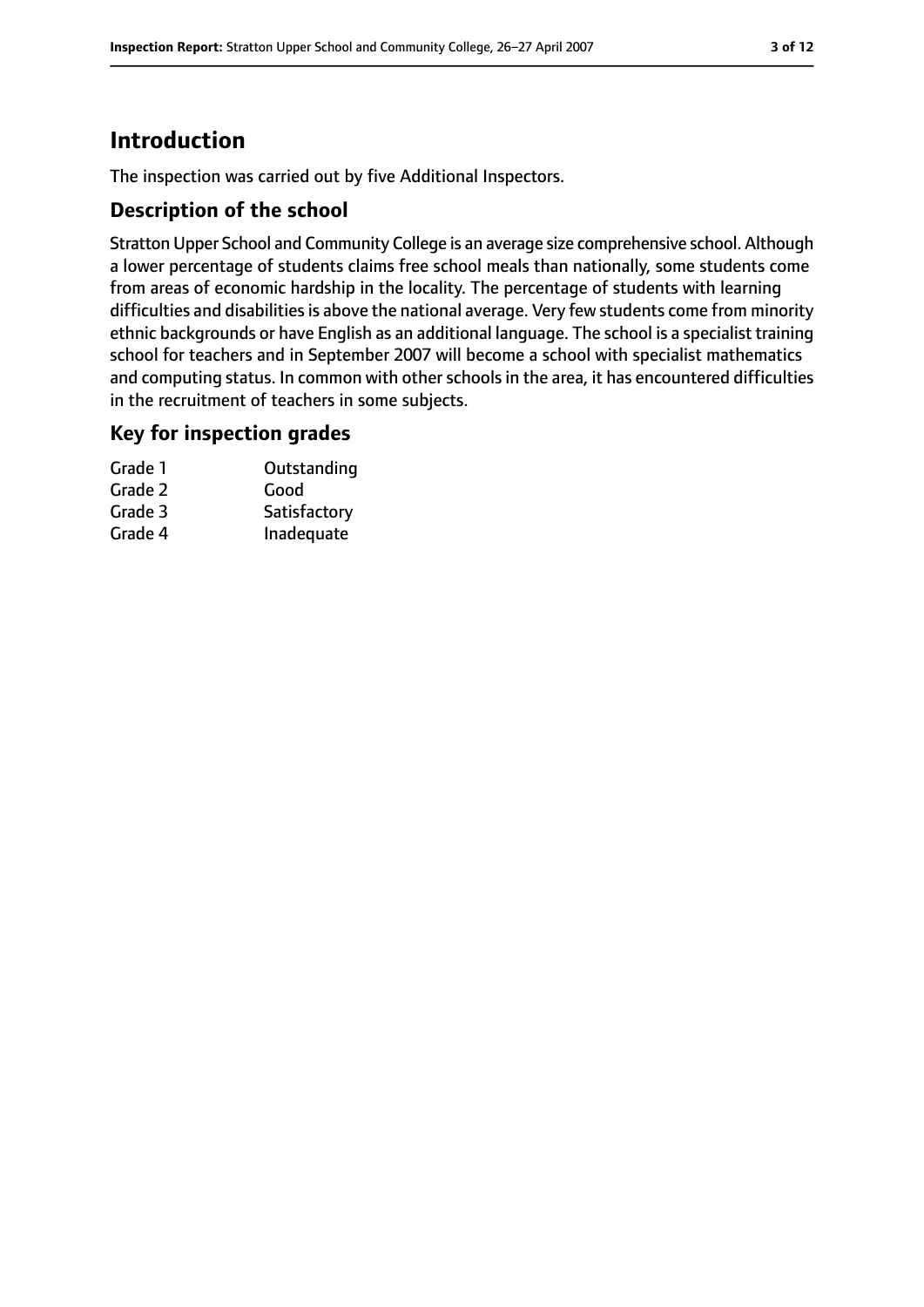# **Overall effectiveness of the school**

#### **Grade: 2**

Inspectors agree with the school's self-evaluation that Stratton Upper School is a good school with outstanding features. The headteacher provides the school with excellent leadership and a clear sense of direction. He receives very strong support from the school leadership team, staff and governors. In this school every student matters. This is seen in the excellent care, guidance, and support that are provided for students, including strong support for students with learning and other difficulties or disabilities. Because students are educated in an environment based upon mutual respect, they feel safe, secure and valued. The vast majority of students respond positively to this environment. They enjoy their education and appreciate their classroom lessons and extra-curricular activities in equal measure.

Standards of students' work are above average and achievement is good. From broadly average standards on entry in Year 9, students make good progress to achieve generally above average test and examination results at the end of Years 9 and 11. Difficulties in staffing have had a significant adverse effect on achievement in English over recent years. Because of firm management action, these difficulties have been resolved and inspection evidence indicates that students are now making much better progress. Nevertheless, raising students' achievement in English remains a school priority.

Teaching and learning are good with some examples of outstanding practice. The school has built a strong reputation as a training school, evolving and sharing good practice by educating new teachers and existing members of staff through in-house professional development programmes. This has helped a good number of teachers to progress in their careers and contributed to school improvement. Students' progress towards their challenging targets is carefully monitored and parents and students are involved in the process. This is, in particular, helping to raise standards in English. In many subjects, teachers' marking provides students with clear guidance on what they need to do in order to improve the quality of their work, but this practice is not consistently good across the school.

The school provides an interesting and stimulating curriculum which is enriched by a good range of extra-curricular activities. Because the curriculum is carefully planned to meet the needs of all students, it successfully provides for a wide range of students' interests. It both promotes achievement and ensures that potentially disaffected students are maintained in full-time education. Students are consulted widely about the school's work and make an excellent contribution to the school and wider community through the many additional activities and events provided. Relationships are very good and students develop a good understanding of how to live healthy and safe lives. As a result, their personal development, including their spiritual, moral, social and cultural development, is good and they are well prepared for the next stage of their lives.

Because of well focused management by a strong leadership team and very effective support from governors, the school has made good improvement since the last inspection. The key issues identified in the last inspection report have been tackled successfully and the school has now achieved specialist status. The school gives good value for money.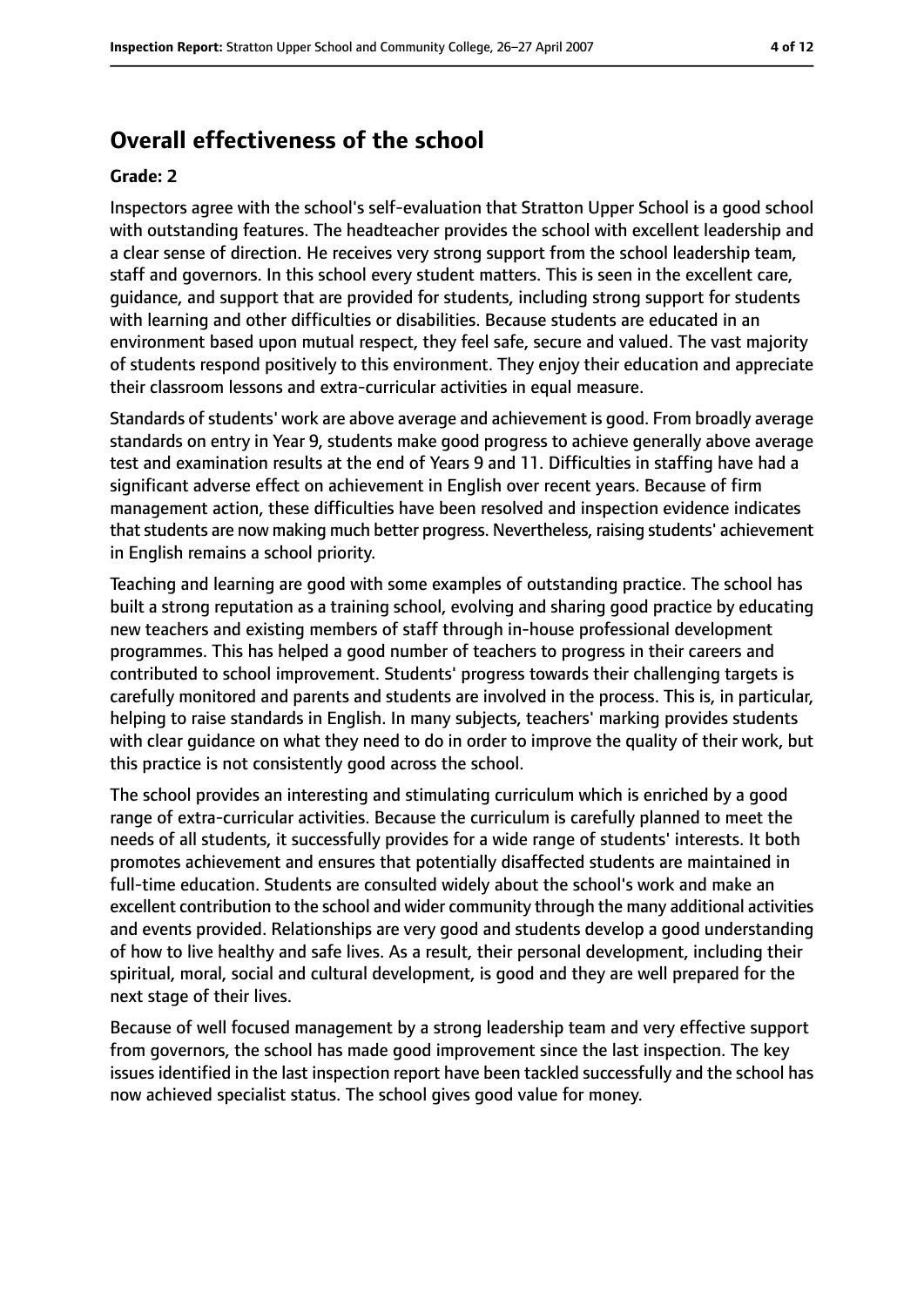# **Effectiveness and efficiency of the sixth form**

#### **Grade: 3**

The school has a satisfactory sixth form. It is inclusive and provides a good curriculum that includes a broad range of academic and vocational options and hence meets students' needs well. The sixth form has a very positive ethos in which students enjoy their studies and other activities. Their personal development is good. Students make a particularly good contribution to the school and wider community, including supporting younger students.

Students' achievement is satisfactory and their examination results are broadly average. This is due to satisfactory teaching and learning. There is much good, lively teaching, but there are variations in quality and some teaching does not involve students actively enough. Care, guidance and support are good. Students appreciate the outstanding pastoral care provided by the head and deputy heads of sixth form, but the role of the tutors in providing academic guidance is underdeveloped, partly due to timetabling difficulties.

Leadership and management are satisfactory. The head of sixth form is rightly respected by students and staff for the support provided to students and the popularity of the sixth form. However, management capacity is limited and the current management structure lacks the quality assurance procedures needed to ensure that teaching and guidance are consistently good.

### **What the school should do to improve further**

- Raise GCSE examination results in English by ensuring that the improvements seen in teaching and learning are fully embedded.
- Build on the very good practice seen in the school and ensure that teachers' marking provides students with clear guidance on how to improve the quality of their work in all subjects.
- Strengthen sixth form management in order to ensure that teaching and learning are consistently good.

# **Achievement and standards**

### **Grade: 2**

#### **Grade for sixth form: 3**

Achievement and standards are good in the main school and satisfactory in the sixth form.

Students' attainment on entry is broadly average. They make good progress in Year 9 and achieve test results that are usually above average, though not consistently so. English results dipped badly in 2005, but improved in 2006, when students made satisfactory progress. Progress in mathematics is good. Boys and girls make equally good progress and there are no particular groups that underachieve. Students with learning difficulties or disabilities make good progress.

Standards in Key Stage 4 are above average in most respects, but not for the proportion of students gaining five or more A\* to C grades including English and mathematics. Students make good progress overall. However, progress has been low in English for several years and was exceptionally low in 2006. This was largely due to staffing difficulties. The school has this year made significant improvements in English provision and current students are on course to reach satisfactory results. During the inspection, the progress seen in English lessons was good. The school sets challenging targets and met them in 2006 in Key Stage 3 and Key Stage 4.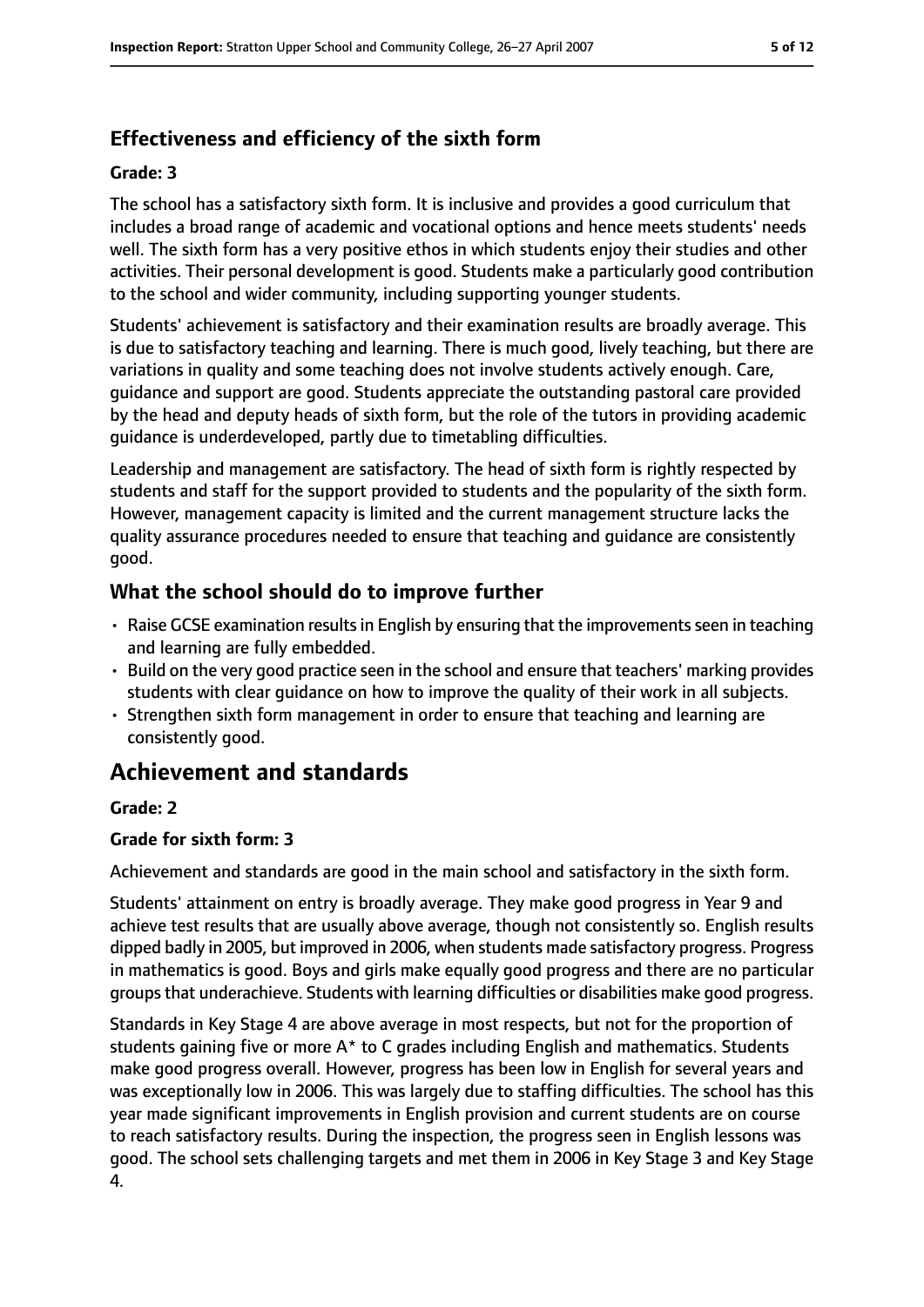In the sixth form, students' attainment on entry is broadly average, although the school has a policy of open access and provides for students with a wide range of needs and abilities. Students make satisfactory progress and achieve average standards in A-level and vocational subjects.

# **Personal development and well-being**

#### **Grade: 2**

#### **Grade for sixth form: 2**

Students' personal development is good. They enjoy school and this is demonstrated by their regular attendance. Students' attitudes are very positive and they take part enthusiastically in the many enrichment activities available to them. They demonstrate their concern for others by engaging in many charitable activities. This results in a welcoming and safe community which helps students to develop the skills and attitudes appropriate for responsible citizenship. Students' social and moral development is good, as is the behaviour of the vast majority both inside and outside the school. The school works hard to maintain the small number of students who present challenging behaviour in full-time education and the number of exclusions has reduced. This is because of effective support and an adapted curriculum leading to fuller engagement in the classroom. Spiritual and cultural development is good, and students develop a good awareness of different beliefs and cultures. High participation rates in sporting activities help to develop a healthy lifestyle as does an understanding of healthy eating. Students' basic and work-related skills provide a good base for their future working lives. The contribution of students to the school and wider community is outstanding. Many older students help to run enrichment activities, support staff in classrooms or act as mentors to younger students.

# **Quality of provision**

### **Teaching and learning**

#### **Grade: 2**

#### **Grade for sixth form: 3**

The quality of teaching and learning is good and contributes well to students' enjoyment and good progress. Typically, lessons are carefully planned to present students with interesting and challenging learning activities that stimulate their imagination. Learning objectives are made clear and questioning is used effectively to consolidate students' understanding and extend their thinking. These lessons proceed at a good pace and demand high levels of concentration. Because the vast majority of students appreciate the efforts of their teachers to make learning interesting and enjoyable, good behaviour and positive attitudes are features of most lessons. This is contributing, in particular, to the better progress students are now making in English. In a few lessons, progress is slowed because too much teacher led activity leads to a lack of variety and pace. Assessment is used very effectively to plan lessons and to identify and share learning targets. Through marking, many teachers ensure that students have a clear understanding of how to improve the quality of their work, but this is not consistent across all subjects. Good planning and effective support from teaching assistants ensure that students with learning difficulties and disabilities participate fully in lessons.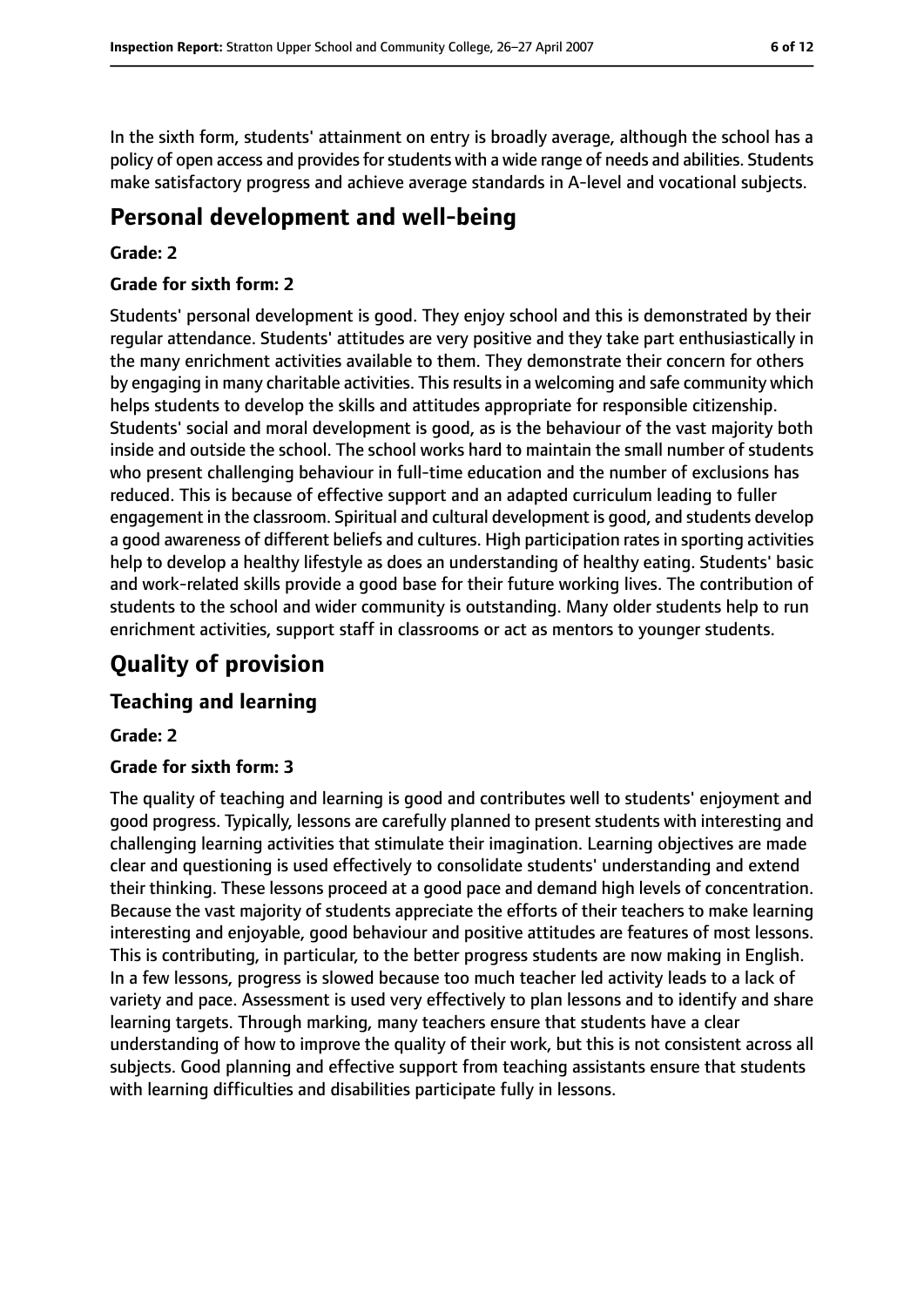# **Curriculum and other activities**

#### **Grade: 2**

#### **Grade for sixth form: 2**

The curriculum is good both in the main school and in the sixth form. The curriculum allows students to follow increasingly flexible programmes of study that are well suited to their individual needs. This is helping to raise achievement and better prepare students for their future economic well-being, and is supported by a particularly good range of vocational courses. While the impact of these developments has yet to be fully seen in examination results, the positive impact is already seen in the fuller engagement of students for whom the more academic GCSE courses are not appropriate. The needs of students with learning difficulties and the very few from black and minority ethnic groups are very carefully considered. This has a positive impact on the progress that all groups of students make. A well constructed personal, social and health education course contributes successfully to students' understanding of responsible citizenship. This is an improvement from the last inspection. There is a good range of visits and visitors to school to extend learning and a very wide range of extra-curricular activities. This benefits students' social, physical and academic development enormously. The school plans to create additional opportunities and raise achievement further through its recently gained specialist status in mathematics and computing.

### **Care, guidance and support**

#### **Grade: 1**

#### **Grade for sixth form: 2**

As at the time of the last inspection, the care, guidance and support provided for students is an outstanding strength of the school. Because there is a genuine concern for the needs of individuals, students feel that they are respected and valued. This makes a significant contribution to their good progress. Staff know students well and provide them with excellent personal support. As a result, students trust adults and feel very secure in school. Good links with the middle schools ensure students' transfer is, as one parent wrote, 'a smooth and easy transition'. The school makes all the required checks to ensure the safety and protection of students. Support and guidance for students' academic development are very effective. Their progress towards their targets is monitored carefully to identify and act on potential underachievement. This is, for example, contributing to the better progress students are now making in English. Students say that they receive good guidance on the options available to them in Year 10 and in the sixth form. Students with learning difficulties and disabilities, vulnerable students and the gifted and talented are very well supported. This underpins the good and sometimes very good progress these students are making. The school works closely with parents, carers and a range of external agencies to maximise students' learning at school.

# **Leadership and management**

#### **Grade: 2**

#### **Grade for sixth form: 3**

The leadership and management of the school are good with some very strong features. The outstanding leadership of the headteacher, with very effective support from other members of the senior leadership team, ensures that this is an inclusive school and one with a clear sense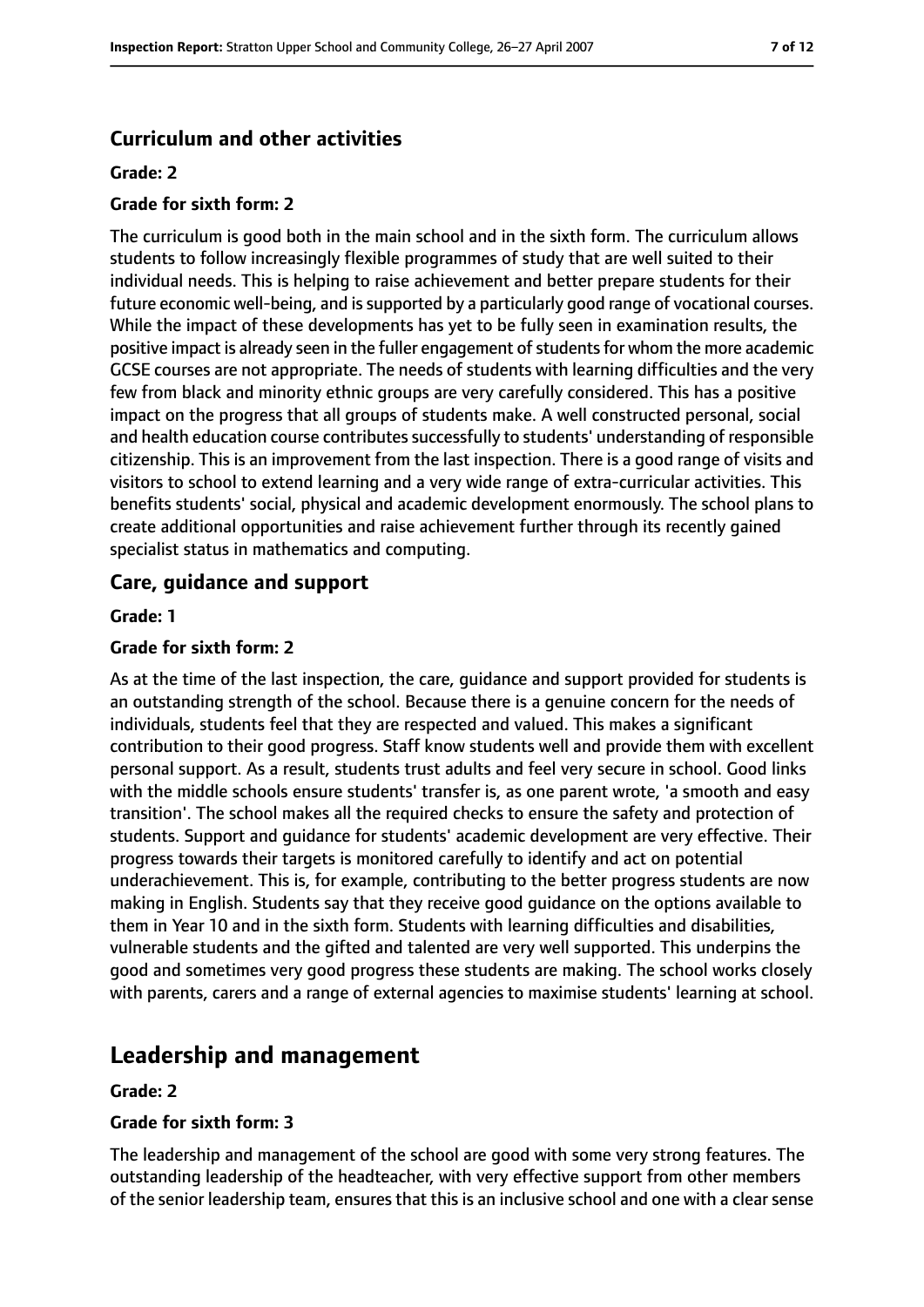of direction. The willingnessto be innovative, asseen in the recent achievement of mathematics and computing specialist status, for example, is an indication of the school's ambitions for future improvement and determination to raise standards further. Systematic reviews of performance, together with rigorous evaluation procedures, provide an accurate view of the school's effectiveness. These have underpinned the improvement in the school's performance, and in particular the improvement in students' progress seen in English.

Middle management is good, with examples of highly effective management in some areas. Professional development is valued and used effectively to sustain the drive for improvement. In this, the school's activities as a training school are making a significant contribution to the development of teaching and learning. School governance is very strong. Governors are capably fulfilling their strategic role in guiding the school's work and providing challenge for further improvement. Financial management is good and resources are managed well. Provision is enhanced by the school's good links with other schools, colleges, businesses and the community.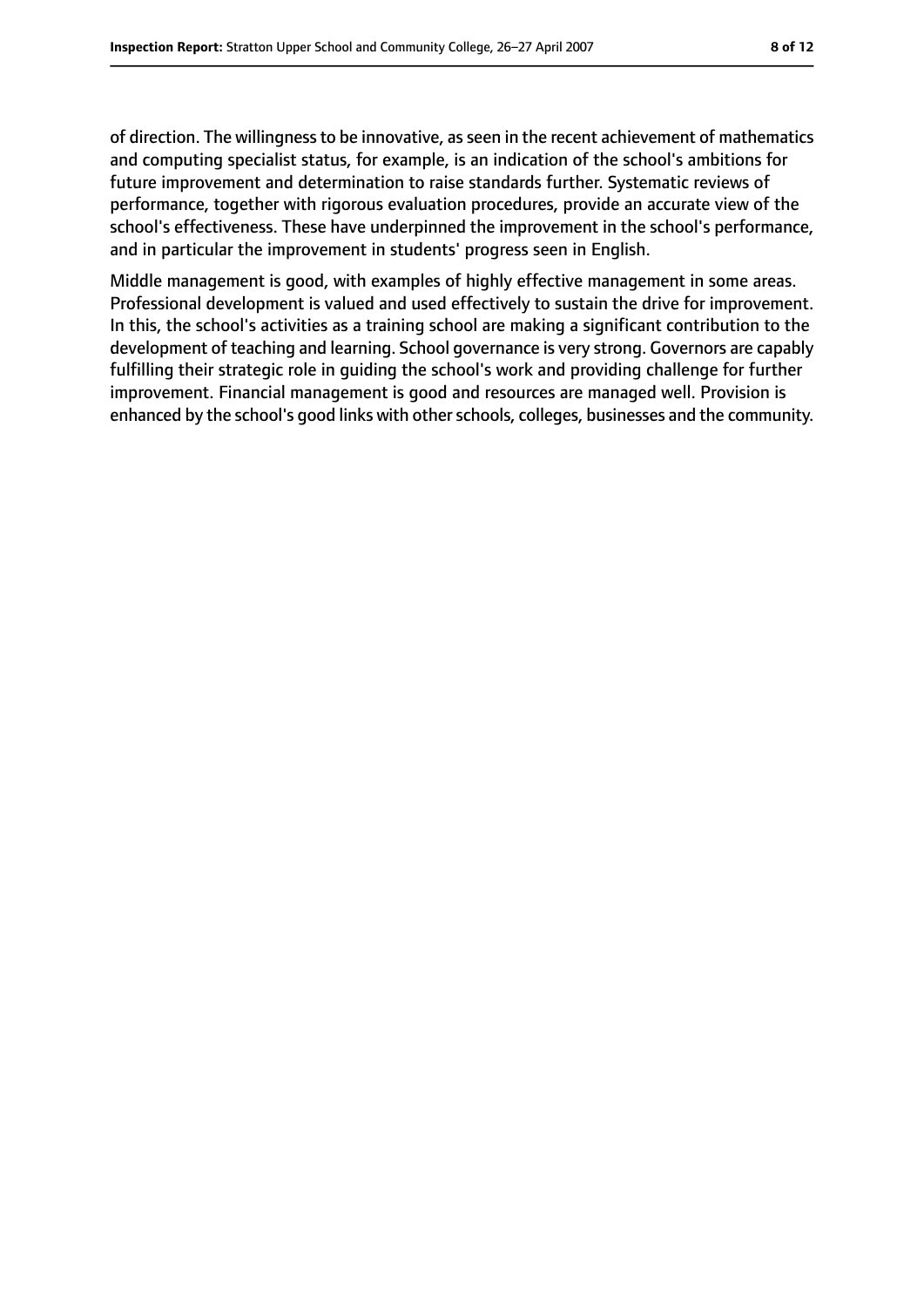**Any complaints about the inspection or the report should be made following the procedures set out in the guidance 'Complaints about school inspection', which is available from Ofsted's website: www.ofsted.gov.uk.**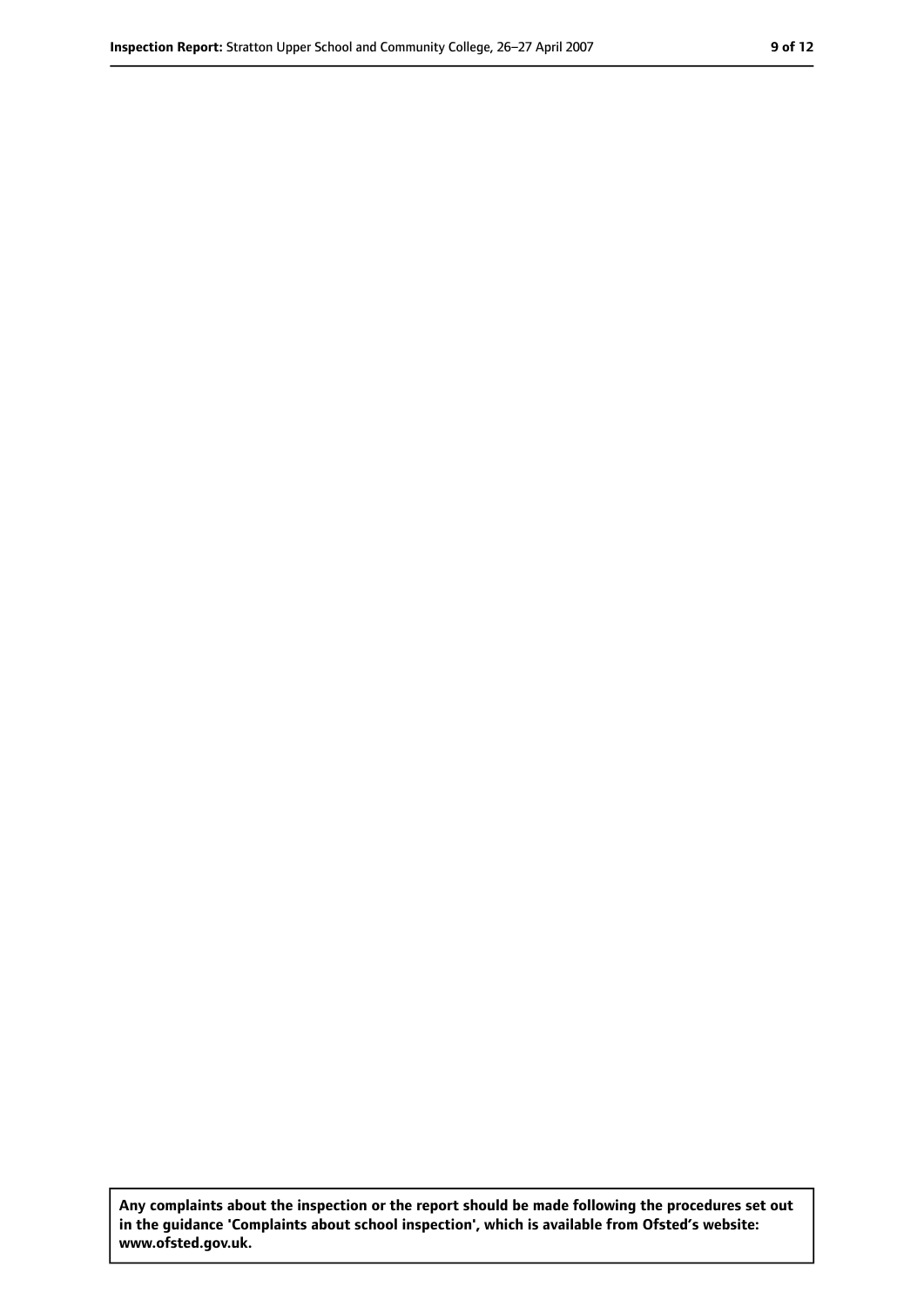#### **Annex A**

# **Inspection judgements**

| Key to judgements: grade 1 is outstanding, grade 2 good, grade 3 satisfactory, $\vert$ | School         | $16-19$ |
|----------------------------------------------------------------------------------------|----------------|---------|
| and grade 4 inadeguate                                                                 | <b>Overall</b> |         |

# **Overall effectiveness**

| How effective, efficient and inclusive is the provision of<br>education, integrated care and any extended services in meeting<br>the needs of learners? |     |     |
|---------------------------------------------------------------------------------------------------------------------------------------------------------|-----|-----|
| How well does the school work in partnership with others to<br>promote learners' well-being?                                                            |     |     |
| The effectiveness of the school's self-evaluation                                                                                                       |     |     |
| The capacity to make any necessary improvements                                                                                                         |     |     |
| Effective steps have been taken to promote improvement since<br>the last inspection                                                                     | Yes | Yes |

# **Achievement and standards**

| How well do learners achieve?                                                                               |  |
|-------------------------------------------------------------------------------------------------------------|--|
| The standards <sup>1</sup> reached by learners                                                              |  |
| How well learners make progress, taking account of any significant<br>variations between groups of learners |  |
| How well learners with learning difficulties and disabilities make<br>progress                              |  |

# **Personal development and well-being**

| How good is the overall personal development and<br>well-being of the learners?                                  |  |
|------------------------------------------------------------------------------------------------------------------|--|
| The extent of learners' spiritual, moral, social and cultural<br>development                                     |  |
| The behaviour of learners                                                                                        |  |
| The attendance of learners                                                                                       |  |
| How well learners enjoy their education                                                                          |  |
| The extent to which learners adopt safe practices                                                                |  |
| The extent to which learners adopt healthy lifestyles                                                            |  |
| The extent to which learners make a positive contribution to<br>the community                                    |  |
| How well learners develop workplace and other skills that will<br>contribute to their future economic well-being |  |

### **The quality of provision**

| How effective are teaching and learning in meeting the<br>full range of the learners' needs?          |  |
|-------------------------------------------------------------------------------------------------------|--|
| How well do the curriculum and other activities meet the<br>range of needs and interests of learners? |  |
| How well are learners cared for, guided and supported?                                                |  |

 $^1$  Grade 1 - Exceptionally and consistently high; Grade 2 - Generally above average with none significantly below average; Grade 3 - Broadly average to below average; Grade 4 - Exceptionally low.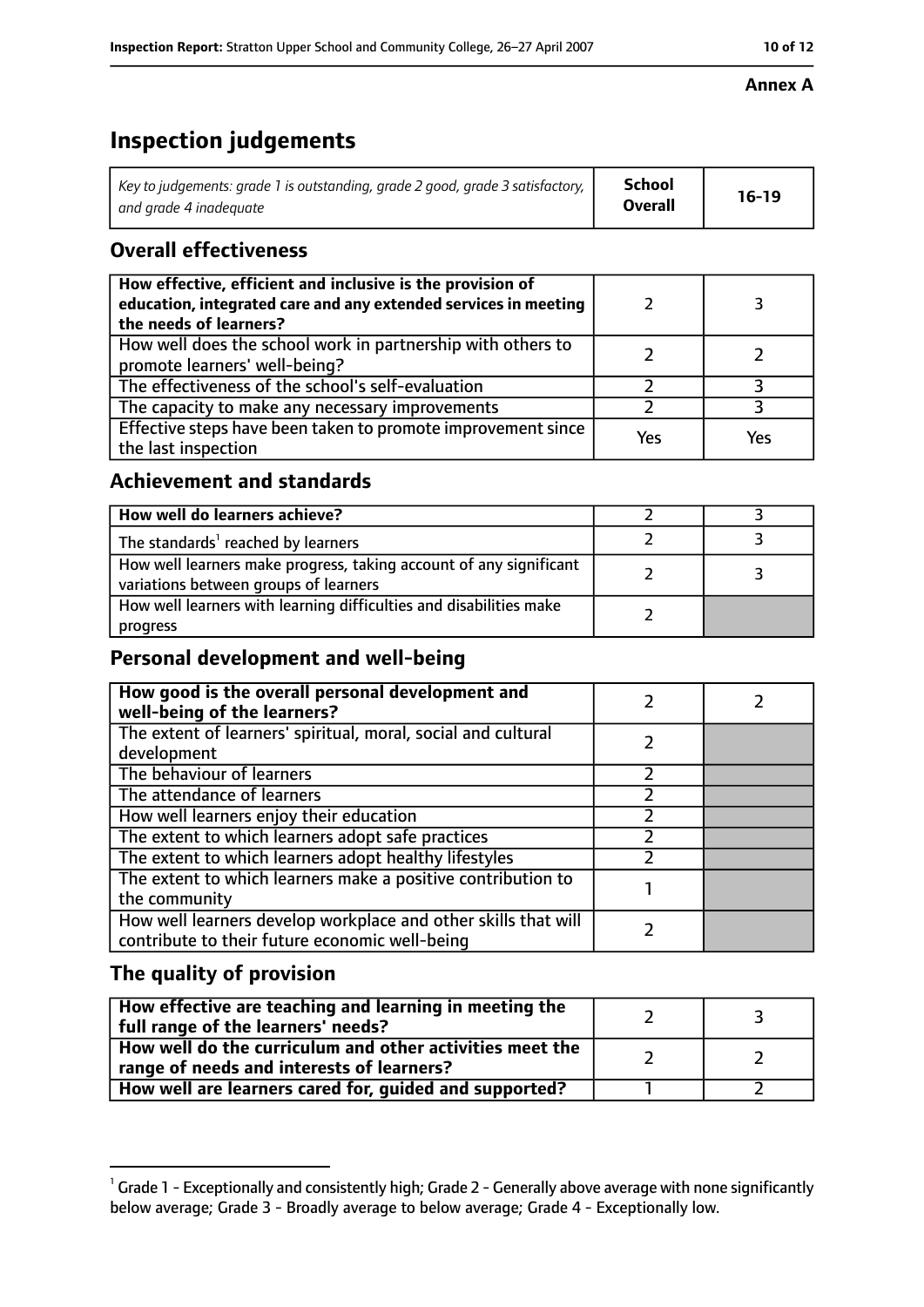#### **Annex A**

# **Leadership and management**

| How effective are leadership and management in raising<br>achievement and supporting all learners?                                                 |               |            |
|----------------------------------------------------------------------------------------------------------------------------------------------------|---------------|------------|
| How effectively leaders and managers at all levels set clear<br>direction leading to improvement and promote high quality of<br>care and education | $\mathcal{P}$ |            |
| How effectively performance is monitored, evaluated and<br>improved to meet challenging targets                                                    | 7             |            |
| How well equality of opportunity is promoted and discrimination<br>tackled so that all learners achieve as well as they can                        | $\mathcal{P}$ |            |
| How effectively and efficiently resources, including staff, are<br>deployed to achieve value for money                                             |               |            |
| The extent to which governors and other supervisory boards<br>discharge their responsibilities                                                     | 7             |            |
| Do procedures for safeguarding learners meet current<br>qovernment requirements?                                                                   | Yes           | <b>Yes</b> |
| Does this school require special measures?                                                                                                         | No            |            |
| Does this school require a notice to improve?                                                                                                      | No            |            |